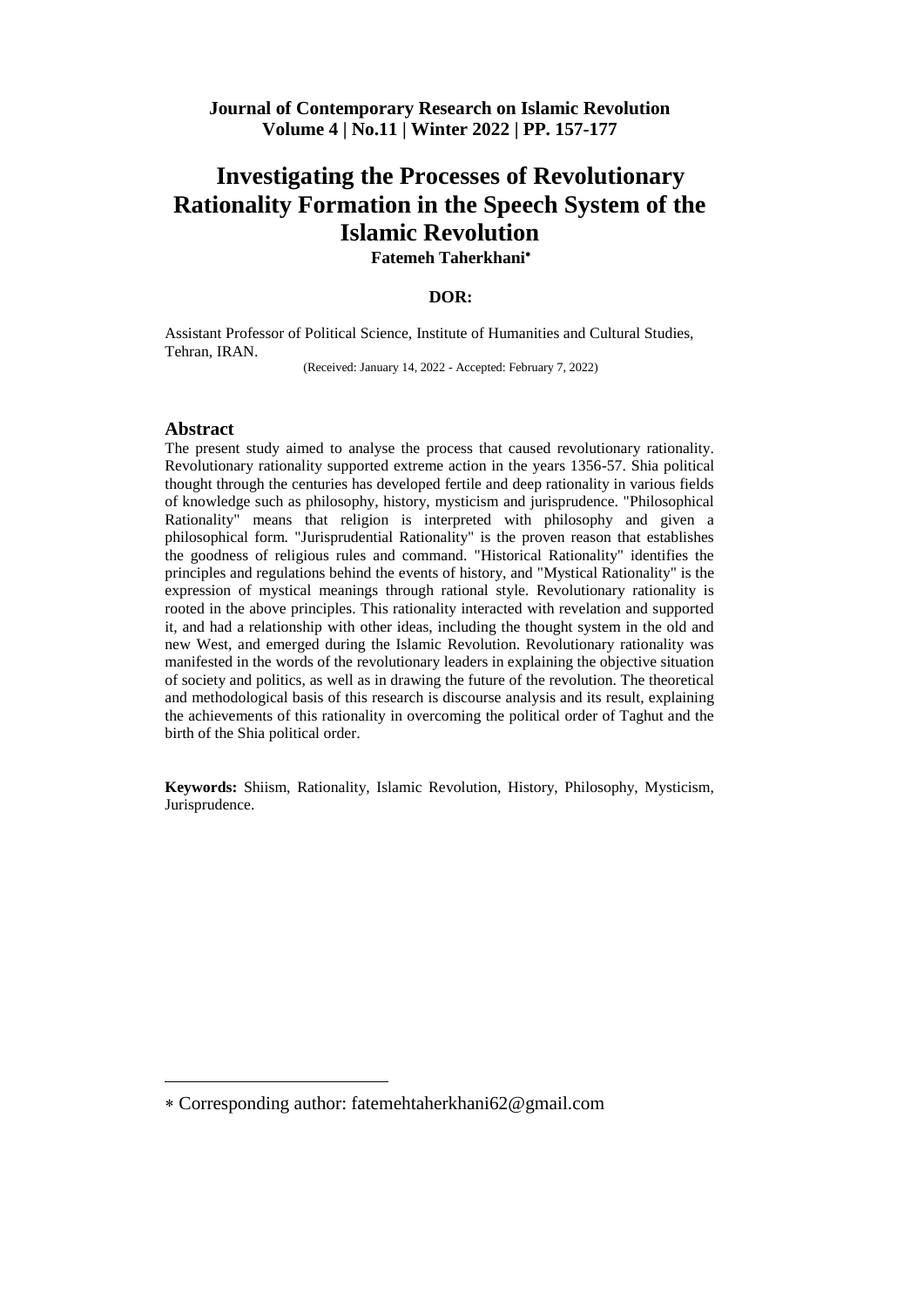### **Introduction**

One of the most critical issues in political studies is revolutions, which act as dangerous events that destroy the pre-existing political order and replace it with a new political order with extensive social consequences. In recent years, narratives have been produced by critics of the Islamic Revolution, mainly liberal forces, and have attracted colonial mentality through media production:

"The revolution was the result of the prevalence emotions derived from public dissatisfaction with the Shah's performance during his ruling, while this performance that it was fixable by some reforms, and there was no need for a revolution."

This pseudo-narrative is based on the dual concept of Romanticism Rationality. It considers the Islamic Revolution as an irrational and unnecessary phenomenon and the result of the ruling body's rigidity in accepting political and social reforms, regardless of the illegitimate structure of the Pahlavi establishment and its structural and inherent dependence on relations of domination.

If the Shah had acted to the Constitution and accepted the standards of liberal democracy such as freedom of election, press and parties, the revolution would not have taken place. This analysis misunderstands a political structure based on authoritarian power and lacks fundamental legitimacy, and ignores the "Rational" basis of the revolution, reducing it to a pragmatism based on emotion.

At the same time, this claim can be proved that the Islamic Revolution is based on the great rationality derived from Shia political thought, which was developed over the centuries and generally from the beginning of Islam and emerged during the revolution. The present study aimed to answer these questions; 'What are the rational aspects of the Islamic Revolution?'. 'What sources does this rationality come from?'. 'How was the determination of Shia rationality in the words of the leaders?' 'What was the purpose and intention of the Islamic Revolution leaders in using rational propositions in their speeches and writings?'

To give the shortest answer to these questions, consider both the historical lineage and the ideological and philosophical originality of the Islamic Revolution and the flexible policy of its leaders towards modern world ideas. The primary hypothesis is that Shia political thought is based on the interaction of reason and revelation. This interaction and connection have been manifested in Islamic sciences such as jurisprudence, history, philosophy and mysticism. Regarding the great emphasis of religious texts on the importance of "Intellect" and "Thinking," early Islamic thinkers began a rational dialogue with the East and West civilisations and reflected their achievements in their world. This intellectual capital flourished for centuries until, in the 1350s, when the illegitimate and inefficient nature of the Pahlavi regime paved the way for a general uprising, it was determined by the leaders of the Islamic Revolution in the form of arguments against that regime; and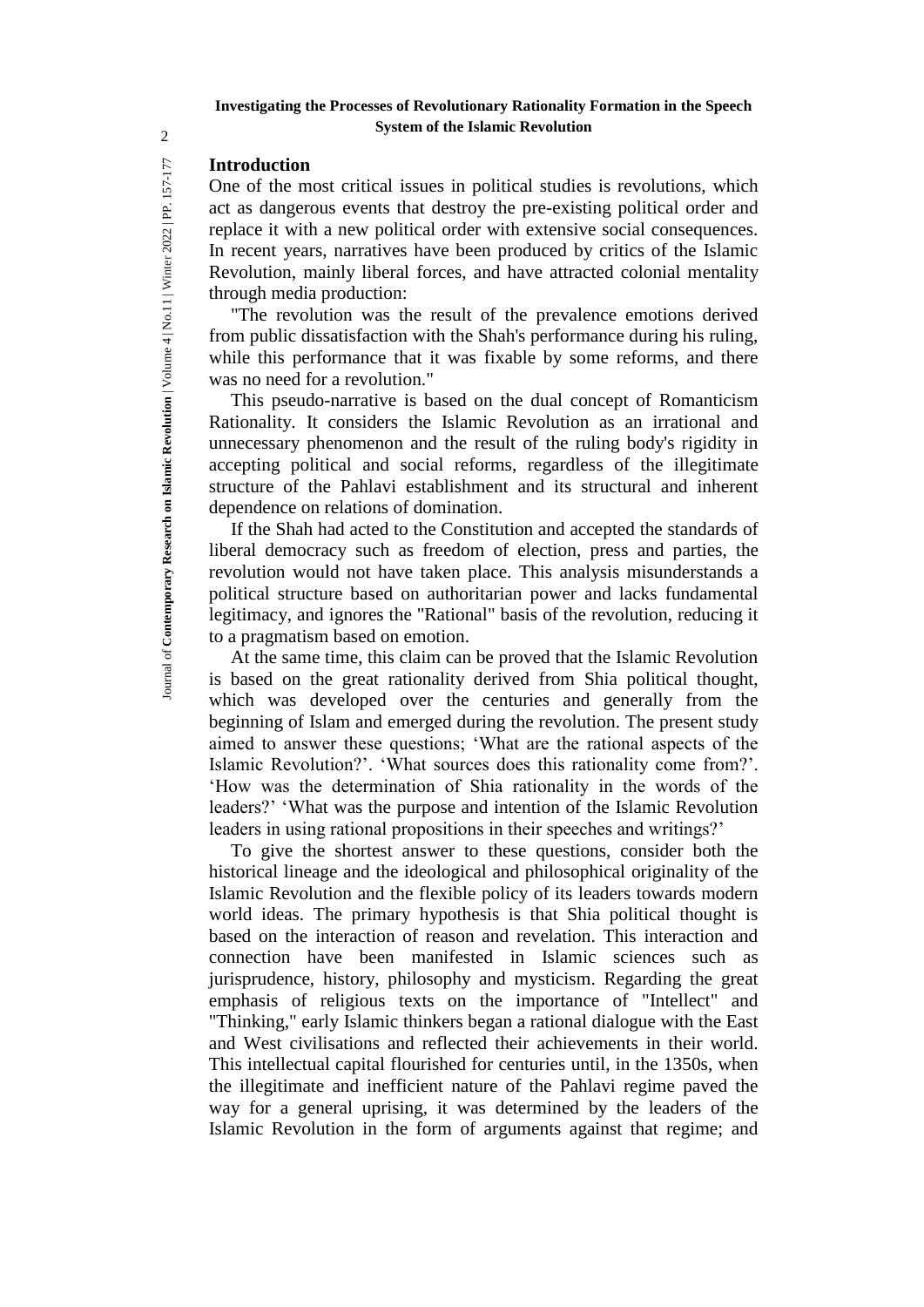emerged in establishing a new political system called the "Islamic Republic."

This idea was based on the synchronicity of "Intellect" and "Revelation" never denied the dialogue with the rationality of Western civilisation and others, either at the time of its birth in the early Islamic centuries or at the time of its resurgence during the Islamic Revolution and did not use its sufficient funds. The first part of the article, entitled "Historical Genealogy of Revolutionary Rationality," referred to the historical process of rationalism in different areas of Shia political thought. It means proving the historical presence of "Rationality" in Shia belief and practice. In the second part, we discuss the definition of this "Rationality" in the period of the Islamic Revolution. Its various aspects are explained by referring to the speeches and writings of the leaders of the Revolution. Before these two sections, the method, theory and concepts used in the text are described.

#### **1. Method and Theory**

The paper explains a historical subject that from historical events, nothing remains but writings and documents. Exploring these documents, texts, and sources requires appropriate methodological tools to examine these texts accurately. "Discourse Analysis" is the best method, regarding its attention to the context and providing proper tools and techniques of reading and analysis. In this research, two different methods-discourse theory branches are more effective. The first is the method-theory, which pays attention to the genealogical and historical aspects of a text and examines the themes and discourse strategies that have been formed through historical ideas and events.

The historical-discourse approach seeks to integrate into a historicalpolitical inquiry the extensive knowledge available about historical sources and the context of the social and political arenas in which discourse events are embedded to analyse the historical dimension of discourse actions (Wodak, 2005: 45).

This approach examines more extensive socio-political and historical contexts in which discourse practices are incorporated and related. It also has two practical implications for this research: "Intertextuality" and "re-Contextualism." "Intertextuality" are texts related to other readers, in the past and present. Such connections are established in different ways, explicit reference to a significant subject or actor, sources reference to similar events, refers or concerns, the transmission of critical arguments from one text to another, etc. The second way analyses the different types of rational arguments in a text and evaluates the style of the logical content of a text. Rationality is divided into theoretical and instrumental parts. Rationality is a tool that legitimises things by referring to their purpose, application, and effects.

Theoretical rationality legitimises things by referring to a natural order but is more direct and evident than moral naturalisation. In the case of 3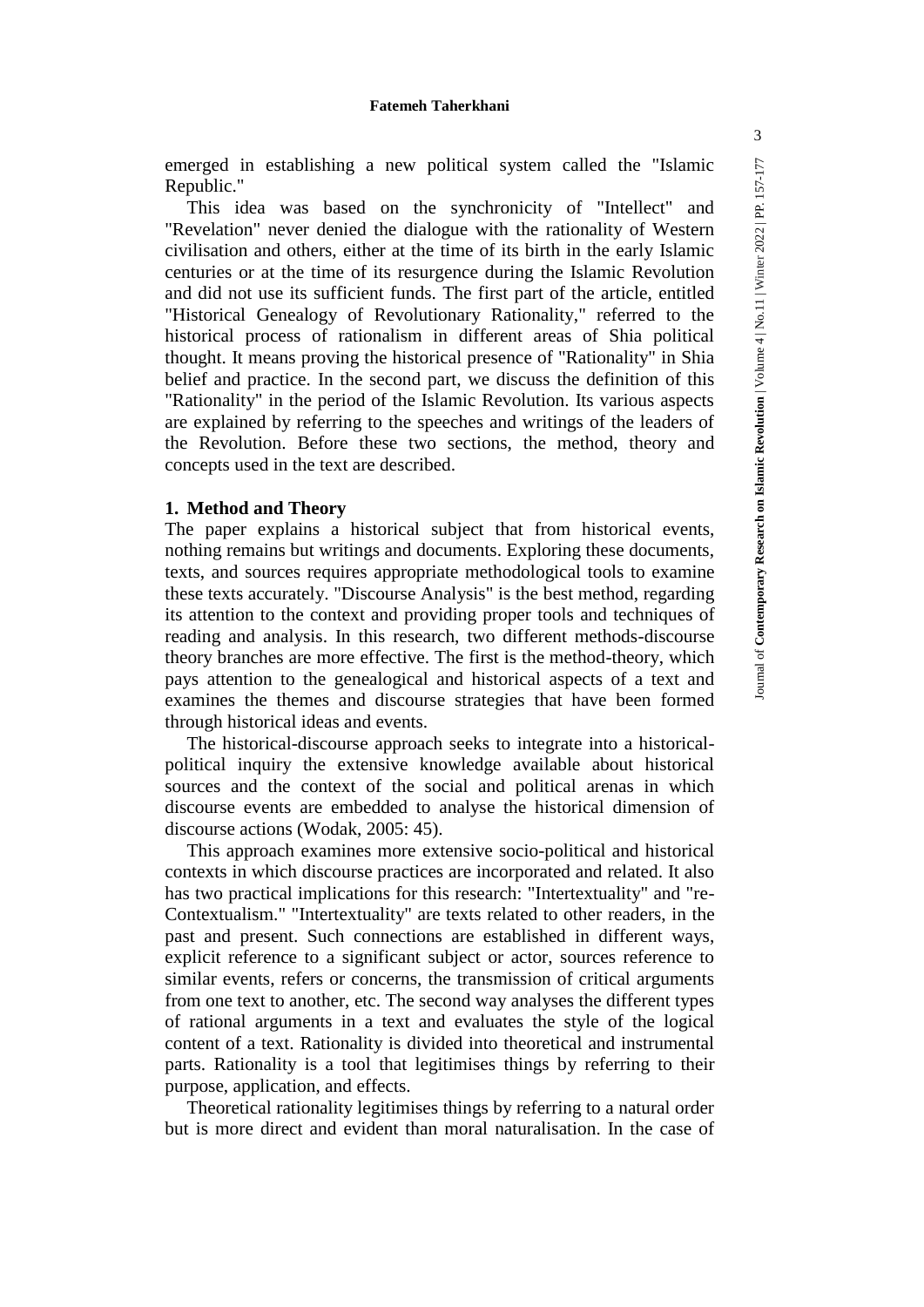theoretical rationalisation, the basis for legitimation is not that 'Is the action morally justified or not?', 'Is it purposeful or effective or not?'. Instead, it is based on that what the situation is. The combination of the above mentioned two theoretical approaches caused both to summarise the historical evolution of rationality in political thought and examine the emergence of this rationality in the lectures of the revolutionary leaders during the Islamic Revolution.

## **2. Primary Research Concepts**

"Rationality" and "Revolutionary Situation" are two central concepts of the article that need to be explained and refined, which is more necessary about "Rationality."

### **2.1. Rationality**

It refers to the perceptual system that exists equally among all human beings, which is the tool of knowing the world. A definition based on what Islamic philosophers and thinkers have mentioned is considered. Mulla Sadra in "Description of Osul-e Kafi" defines the distinguishing feature of man from the animal, knowledge of the prominent and certainties, the power that is obtained through practical experience, good understanding and quick access to the existing material, a complete single who is not material (Aboutalebi quoted by Javadi Amoli,2010 AD/1389 SH: 123).

Allameh Tabatabai's definition is "Rationality is the power which man distinguishes between good and evil and right and wrong. In this sense, wisdom does two things. One is the perception of truths, and the other is the distinction between good and evil and right and wrong." (Yazdani Moghadam, 2020 AD/1399 SH: 181)

## **2.2. Revolutionary Situation**

In 1356, simultaneously with a series of domestic, international economic, political, and social developments that made it possible to express opposition to the status quo, the deposited crisis manifested in the most objective form. A revolutionary position or situation was formed. The revolutionary situation refers to conditions and problems due to the conflict between the Pahlavi government and its opponents during 1356 and 1357.

## **3. Main Discussion**

This section consists of two sections. The first part, entitled "The Genealogy of Revolutionary Rationality, " explains rationality's historical roots and contexts in different Shia knowledge and thought fields. The second part evaluates the determination of revolutionary rationality in the extreme situation of 1356-57.

## **3.1. Genealogy of Revolutionary Rationality**

The use of "Reason" as a force for knowing the world was emphasised in the Holy Qur'an. However, the use of rational methods to understand phenomena, affairs, justification and interpretation of the religion, after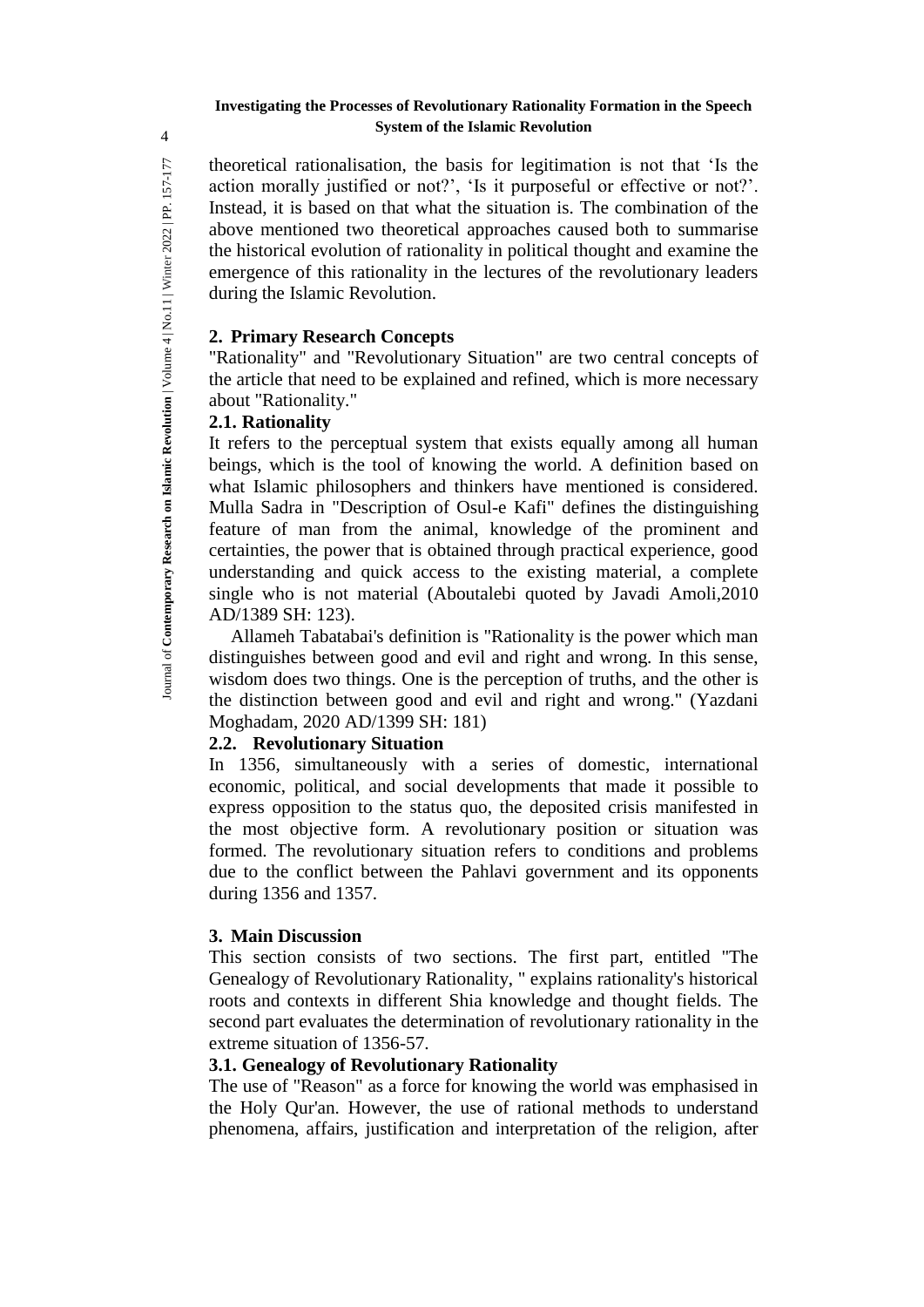Muslims informed of Western philosophy, entered Islamic thought and was used in various fields such as Islamic philosophy, history, jurisprudence and mysticism. We aimed to explain rationality and its function in these areas.

### **3.1.1. Philosophical Rationality**

The Islamic philosophy is the religion interpreted with philosophy and has been philosophical, a philosophy that emerged in the Islamic period. Its owners were officially or indeed Muslims (Davari, 1980 AD/1359 SH: 289). According to the philosophical levels of Muslim philosophers, the first step is proving the incompatibility of reason and revelation. Then, regarded sense, along with revelation, as one of the ways of cognition; because the world of nature and the world above has a practical aspect and has been created based on rational principles, man uses this intellect to know this world. Instead, regarding the mere existence of intelligence, we cannot understand the whole place and unity; in addition, our mind has no way to understand some issues at all (Ghaffari, 2013 AD/1392 SH: 124).

Therefore, the intellect is the revelation and can discover its command (Aboutalebi, 2010 AD/1389 SH: 76). The intellect has no access to and awareness of all human beings' spiritual and material dimensions. If left to their own devices, men pursue sensual desire and seek their interests. Therefore, the presence of the Prophet in this world is necessary, and after him, we need an intelligent leader. Since the survival of the species in its entirety requires a system and the system needs planning, we invariably need a leader to maintain and establish the status rules by the Prophet. In the time of absence, we need a leader due to the necessity of communication with the active intellect (the essence of Holy God) and the inability of the human mind to access the details of worldly and otherworldly matters and its need for revelation. He implements the traditions of the first ruler and, in cases of ambiguous affairs, deduces the rulings; therefore, he needs the science of jurisprudence (Aboutalebi, 2010 AD/1389 SH: 138).

Mulla Sadra believes in this, "Regarding the necessity of connecting the first ruler with the active intellect, which is the source of divine grace, and the attribution of the head of the Sunnah to jurisprudence, the right of sovereignty is created for them by God." (Javadi Amoli, 2003 AD/1381 SH: 130). The determination of philosophical rationality in the Islamic Revolution highlighted the concept of "Velayat." In practice, the Imam united thought and practical reason with "Velayat" to remove the veil from the realm of intellect. As Allama Javadi Amoli describes it in the historical letter description of the Imam to Gorbachev: "The practical intellect of the Imam was united with the Velayat; as his theoretical intellect was united with jurisprudence, and because he was on the high horizon of freedom, the veil between thought and action was removed." (Javadi Amoli, ibid: 70)

#### **3.1.2. Jurisprudential Rationality**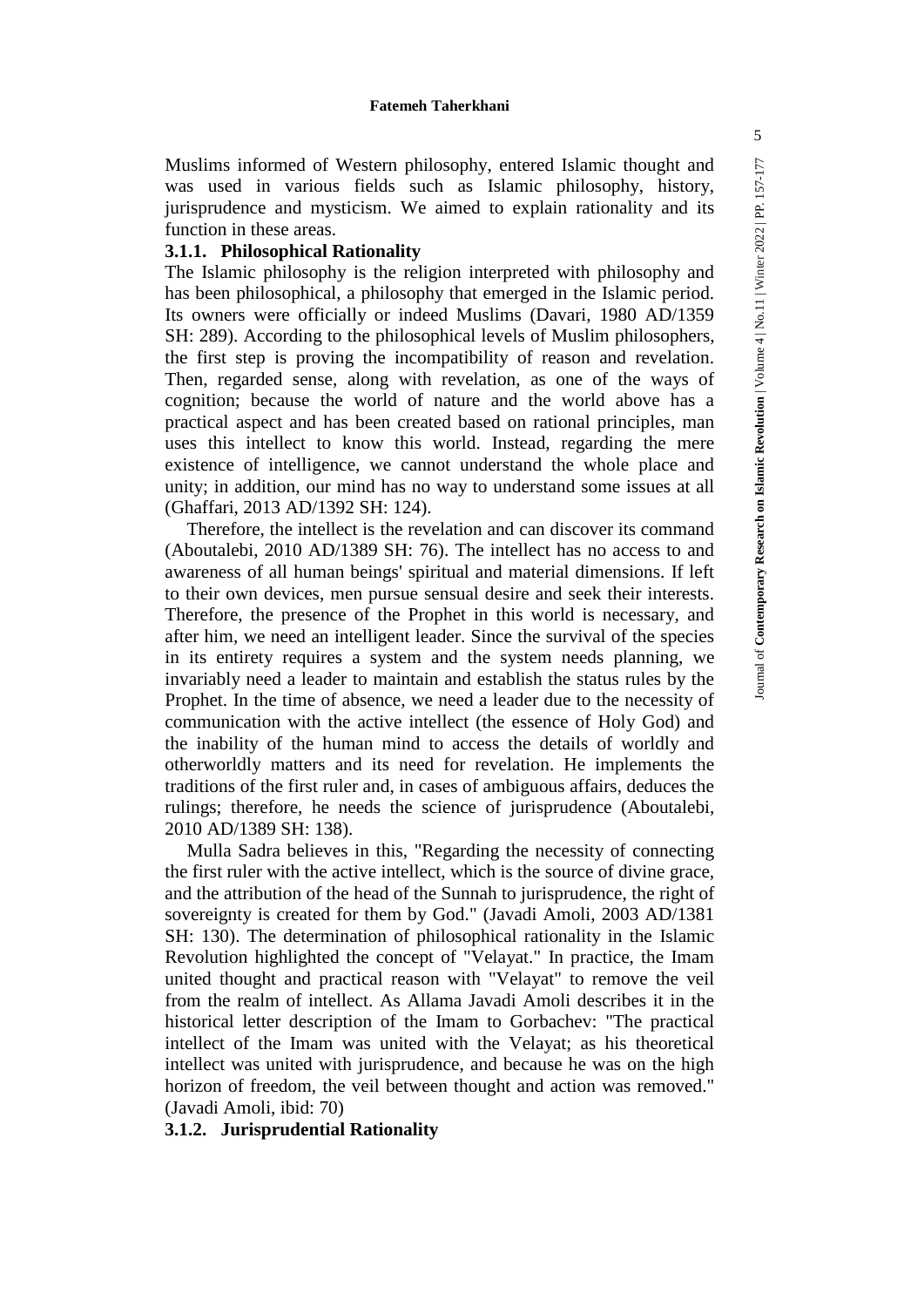"Jurisprudential Rationality" is the intellect that confirms and proves the goodness of religious rules and regulations. It is used to know the entity of rules of religion and to demonstrate the necessity of their existence for the well-being of human beings and to ensure their happiness. The process of rationalism in jurisprudence was mainly formed from the third century, AH and with the emergence of Akhbarians (Ismaili, 2014 AD/1393 SH: 27). From the time of Mulla Sadra Shirazi (1050 SH), philosophy entered the science of Osul. It flourished with Mohaghegh Thani and Mohaghegh Khansari. The peak of mixing Osul with philosophy and logic can be seen in the "Kifayah al-Osul" of Mohaghegh Khansari (Amirzadeh, 2016 AD/1395 SH: 36).

Jurisprudential propositions are based on the fundamental doctrinal teachings of religion; it is the general argument expressed using the rational method to confirm jurisprudence rules. If they are aligned with those propositions, considering the rationality of believing in those fundamental propositions, we can also accept the rationality of getting these propositions (Noei, 2017 AD/1396 SH: 810).

One of the essential products of rationalism in the science of jurisprudence is the theory of expediency. This theory, which has a historical character in the jurisprudential knowledge of Muslims, was established by Sheikh Mufid in Imamiyyah jurisprudence. Shahid Avval, by examining it in jurisprudential rules, made it organised and generalised. The writer of the "Javahir" shows the relationship between Velayat-e Faqih and expediency.

Imam Khomeini proposed a comprehensive plan and turned it into a theoretical basis for political action by expanding it. In Imam's worldview, the most critical field in expediency theory was political jurisprudence. He viewed political processes and practices from jurisprudence, based the new political order on its propositions and rules, and revived commands such as justice, consultation, La Zarar and expediency. Restoring the law of practicality is the culmination of rationality, jurisprudence, and rationalism based on jurisprudential propositions. In this regard, his approach was based on a complete source of theories that have been produced and compiled for this concept in the history of Islamic jurisprudence.

One of the early scholars, Imam Muhammad al-Ghazali, defined it as "Gaining Profit or Repelling Harm." The ruler aims to protect religion, life, intellect, generation and property, and whatever about the protection of these five principles is expediency (Salmani, 2018 AD/1397 SH: 56).

According to Allameh Tabatabai: "Expediency is an action that has a good aim that is arranged on the aspects of that action." He said: "The issue is about Islam and the Muslims; the interests of Islam and Muslims. We cannot be negligent." (Khomeini, 1982 AD/1361 SH: 290) It means that the political structure of the monarchy did not serve the interests of Islam and had to be destroyed.

**3.1.3. Historical Rationality**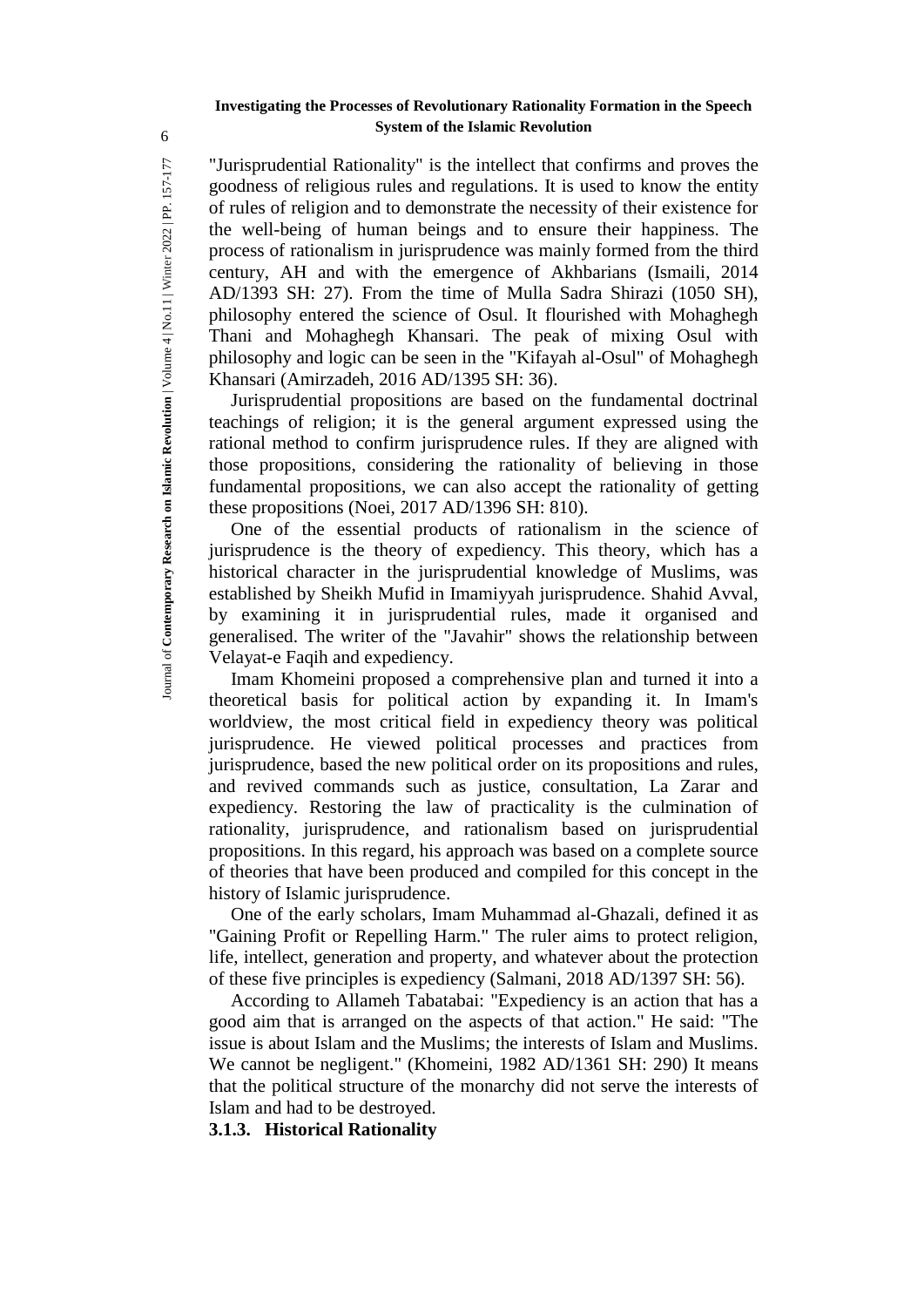"Historical Rationality" refers to reason recognising the principles and rules of historical events. This rationality is the product of the researcher's transcendence from the transparent surface of history to its hidden and deep layers. What became the basis of revolutionary political action as a rational approach to history can be traced to Sadra's wisdom. Mulla Sadra believes that man inherently benefits from a continuous movement and enjoys a constant individual and social life despite stability. Therefore, human life history is ongoing and extensive in multiple and numerous periods. The evolution of his personality instability and constant change will be fully understood.

Accordingly, the social developments of nations should be reviewed and pondered in the past social traditions and their historical evolution (Omidi, 2017 AD/1395 SH: 139). Allameh Tabatabai believes that the whole world is moving in this regard. This movement is fundamental and leads to transforming all existing moving truths. This existential transformation aims for primary motion (Yazdani Moghadam, 2020 AD/1399 SH: 143).

The theory of the essential motion of transcendent wisdom and Allameh Tabatabai's discussion on the concept of nature became the basis of Shahid Motahari's view of history philosophy regarding Islam. Motahhari's genius helped him confront the Marxists' materialist historical philosophy with a positive religious interpretation of human historical destiny based on human innate talents and nature. In this interpretation, although the inevitable destiny of human beings was liberation from oppression and achieving happiness, it also required the mobility and dynamism of human beings themselves. Allameh believed history is not a collection of random and unrelated events but an evolutionary path.

He analysed the theory of nature and the concepts of "Movement" and "Continuity of Movement" by his teacher, Allameh Tabatabai, in the context of the philosophy of analysis history with a Shia recitation. He believed that human movement in history is based on evolution, not a few human beings, but all humans have these talents to move towards perfection. There are two categories of knowledge that human beings need to move towards the model. The first is natural knowledge and then religious knowledge, per nature. According to the Holy Qur'an, through the guidance of God, the general flow of history is to overcome the right over the wrong. Because man, due to his inner guidance and the power of will and choice, can overcome the false current (Motahari, 2010 AD/1389 SH: 293).

The ultimate happiness will come to man with the advent of the Promised Mahdi (AS) and bring humans to the final transcendence and will pave the way for the origin of the "Perfect Man." This scientific and intellectual approach to history became the cornerstone of Imam Khomeini's revolutionary action. "Since the beginning of human civilisation, weapons have been in the hands of the unrighteous, and it 7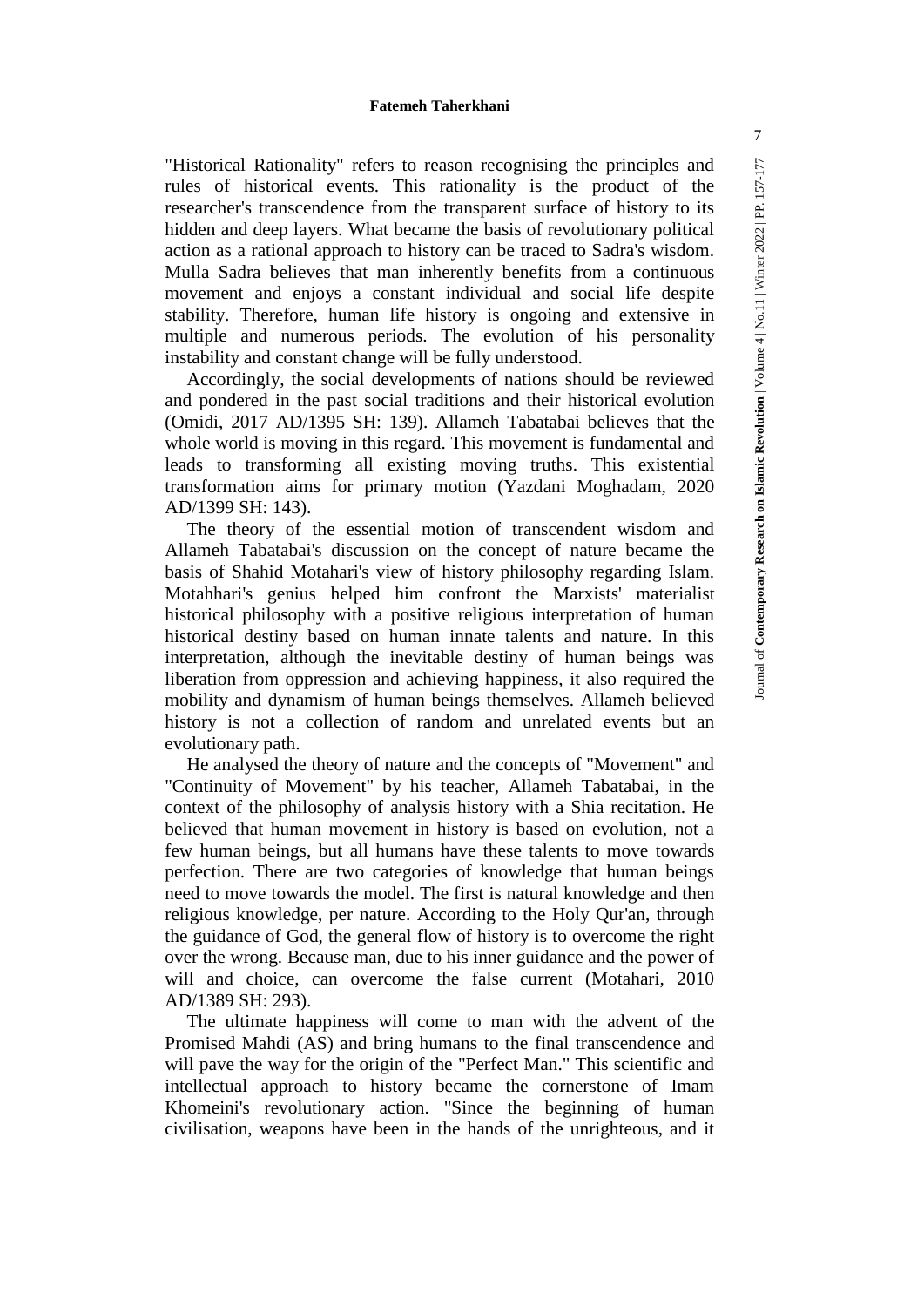was all human problems. Until these disarmed gunmen are disarmed, human work will not end. The prophets came to disarm these incompetent unarmed gunmen." (Khomeini, 1983 AD/1362 SH: 19)

### **3.1.4. Mystical Rationality**

Mystical rationality is considered equivalent to Mulla Sadra's intuitive knowledge, which expresses esoteric meanings through rational style. The entrance of reason to mysticism dates back to the perfection of the mystical thoughts period in the third century AH. According to Allama Javadi Amoli, Abu Hamid Torkeh, for the first time, bypassing through the conventional peripatetic intellect, presented a new field of mind which is called "Enlightened Intellect" or, in the words of Ayatollah Javad Amoli, "Pure Mystical Intellect." (Javadi Amoli, 2007 AD/1386 SH: 28)

After the emergence of Sadra's transcendent wisdom, philosophy could enter mysticism and use the intuitive knowledge of mystics to strengthen its epistemological foundations and raise the peripatetic intellect to the intellect of Sadra's philosophy (Ahmadi Saadi, 2001 AD/1380 SH: 36). The ease of entering mysticism is regarding the emphasis of the Holy Quran on the importance of reason in cognition. On this basis, in magical thinking, since the discovery of the non-innocent, unlike the discovery of the innocent, may be erroneous and slippery, it must be examined by criteria. One of these measures is intellect. Based on this approach, the concept of "Imam" was introduced as a guide of followers in transcendent wisdom, which was used in the Islamic Revolution for the salvation of this world and the transcendence of human biomaterial.

As Leily Eshghi says, Shia mysticism, which seeks the knowledge of God, needs an "Imam" as a leader to lead a group to its destination. Amid the Islamic Revolution, this group was not the followers of a monastery or individual beings who chose seclusion to discover truth and manner. Still, this group is a "Nation" that also can become an "Ummah." At that time in the history of Iran, the election of Ayatollah Khomeini as the "Imam" made him a link between the known and objective dimension of truth (knowledge of this world) and the possibility of achieving that nation to the ultimate truth.

The Imam led an "Ummah" to seek liberation from ignorance and guidance. Imam's goal was nothing but to achieve divine knowledge. He was to determine the Shia mysticism that had been practical in the objective world and change this world's temporal relations. He sought the truth and, in this way, led a great objective being called the nation, which had historical temporal and spatial aspects, to heaven. At the same time, the "Imam" had the theological capital of the pure Imams and was also a politician who sought to dress up the influence of the "Satan" (the West, the king) and the hostile relations (dependence, plunder, tyranny) of the soul of a nation. He wanted to bring together the prosperity of this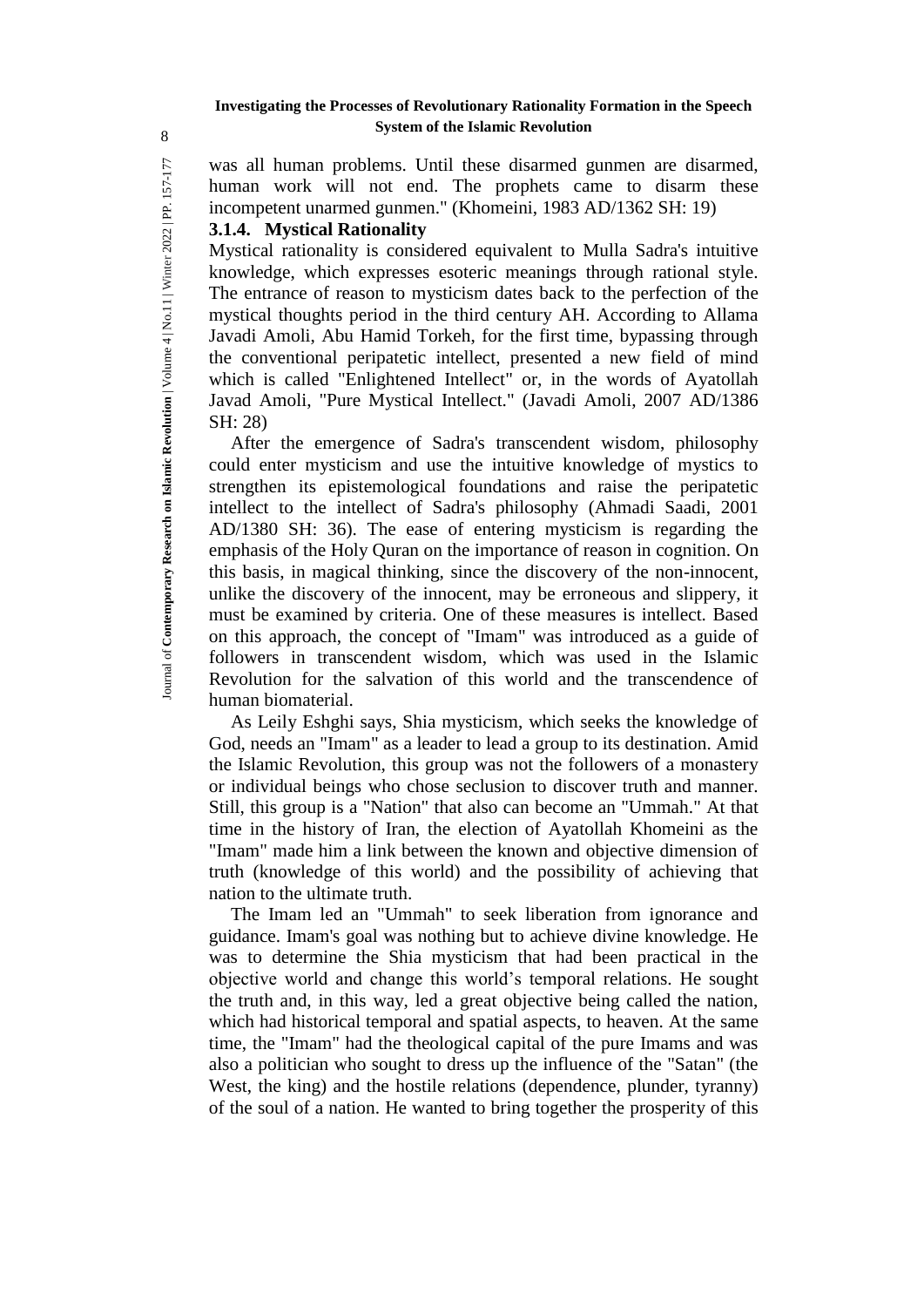world (freedom, justice, independence) and eternal bliss and exaltation (living faithfully and divinely for salvation).

### **3.2. Determining Revolutionary Rationality**

The rationality is hidden in Shia thought, which was formed over the centuries and was available to the Shias in four types of mystical, philosophical, jurisprudential, and historical rationality, which became verbal propositions at the time of the revolution. Proposals were declared by the primary opponents of the Pahlavi regime. The wise men who were previously scientific and social capital used that capital in politics during the revolution.

They used philosophical, mystical, jurisprudential and historical principles to challenge the existing objective and material order. That rich epistemological capital became the basis for producing deconstructive theological propositions against the current political system. Strong rational recommendations that explain the causes and factors of a political regime's illegitimacy in terms of functional weaknesses were themselves produced on a solid foundation of religious and divine beliefs.

Imam Khomeini was the leading actor in the revolutionary situation that practically emerged as the opposition leader. Along with him, we can mention Martyr Beheshti and Motahhari, who were Imam's students, played the role of the commentator of his ideas to the public. The results and effects of the application of rationality in the context of the discourse system of these leaders can be explained as follows. First, their reliance on rationalisation made it possible for them to present a realistic style of political analysis. In this sense, they represented political relations, events and phenomena, persons/ political/ social situations as they were, and established an accurate account of the current situation for society.

Then, they may have expressed a value-oriented and critical approach to these relationships and conditions at the next level. Still, their valuation has also been formed on an objective basis. Then, by considering "Rationality" in political analysis, they showed their seriousness and coherence in their political goals. By focusing precisely and rationally on events, they turned them into practical and causal chains through this analysis.

They gave a comprehensive and coherent picture of the current situation and the future ahead. Now we explain the inefficiency and corruption of the Shah's regime and the necessity of revolt against the Pahlavi regime and the establishment of Islamic rule. Rationalisation of speech has two kinds: theoretical and practical. First, the methods of theoretical rationalisation, which include definition, explanation and prediction, are survived, and then, practical rationality that is examined the goals, results and ends of the revolution that these people have expressed.

The theoretical and instrumental rationality used in the revolutionary leaders' speeches, texts, and statements derived from the four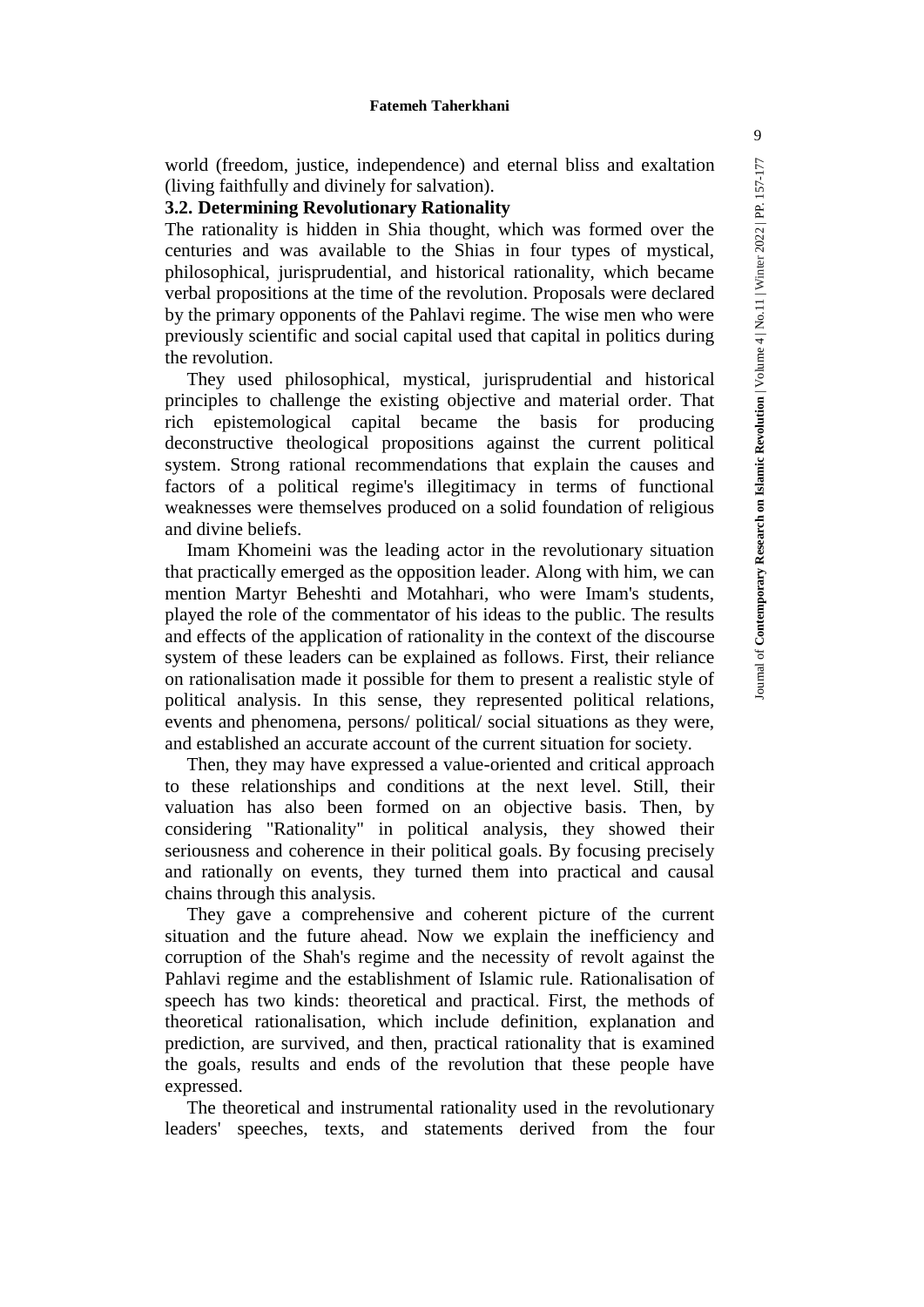abovementioned types forms the main branches of evolutionary rationality.

### **3.2.1. Theoretical Rationality**

The revolution leaders, mainly through the strategy of "Definition," provided a rational explanation of what had happened in the past. This past included historical narratives from early Islam and the contemporary period.

In stating this history, the leaders' purpose was to represent a horizon in which the war of right and wrong was portrayed. This image answers questions such as 'Who deserves to rule?' and 'What kind of government is needed for prosperity?'.

"Since the beginning of human civilisation, weapons have been in the hands of the unrighteous, and it is all human problems. These disarmed gunmen should be disarmed to human work will end. The prophets also came to disarm these incompetent gunmen, and they could not; they were bullies. In every age, the worthy people who wanted to take this weapon from the incompetent and take it into their own hands did not succeed, and this weapon was in the hands of the incompetent and the ignorant. It is all problems of humans." (Khomeini statements. 1356/10/19)

Martyr Beheshti, by "Defining" a part of early Islam history, by identifying the types of unrighteous and righteous guardianship, considers the governance of the righteous as the basis of religious rule.

"In the Islam history, four types of Velayat can be defined. The first type is unique and very similar to the Prophet and has all its aspects except receiving revelation. In this guardian, the pure will gather around him, the sinners will turn away, and the people will enjoy the best conditions to remain pure and have a happy life.

The second type is related to the personal Velayat, who, although he does not have the enchanting and magnetic attraction of attracting pure elites, has some Islamic social discipline of Islam similar to the period of Abu Bakr and Umar. The third type is related to the type of Velayat; although it was not corrupt, it provided the ground for the unclean and corrupts. In the end, the one who has come to war with Islam openly and completely, not only there is a ground for the growth of corruption in society, but it is also the centre of power, corruption-seeking and promoters of corruption." (Beheshti, 2019 AD/1398 SH: 11-25)

These two texts transfer the historical concepts of "Velayat" and "Righteous Sovereignty" from early Islam to the present period. The narrators of these texts, by resorting to "Recontextualism," transferred these concepts from their previous context in early Islam to the present and introduced them into the discourse of the Islamic Revolution. These concepts were marginalised during the rule of the Pahlavi regime. Still, by recontextualising these concepts, these leaders provided a new political ground for the growth and re-development of marginalised Islamic political thought. Then, using these concepts in the current sociopolitical context, they created a coherent narrative based on history,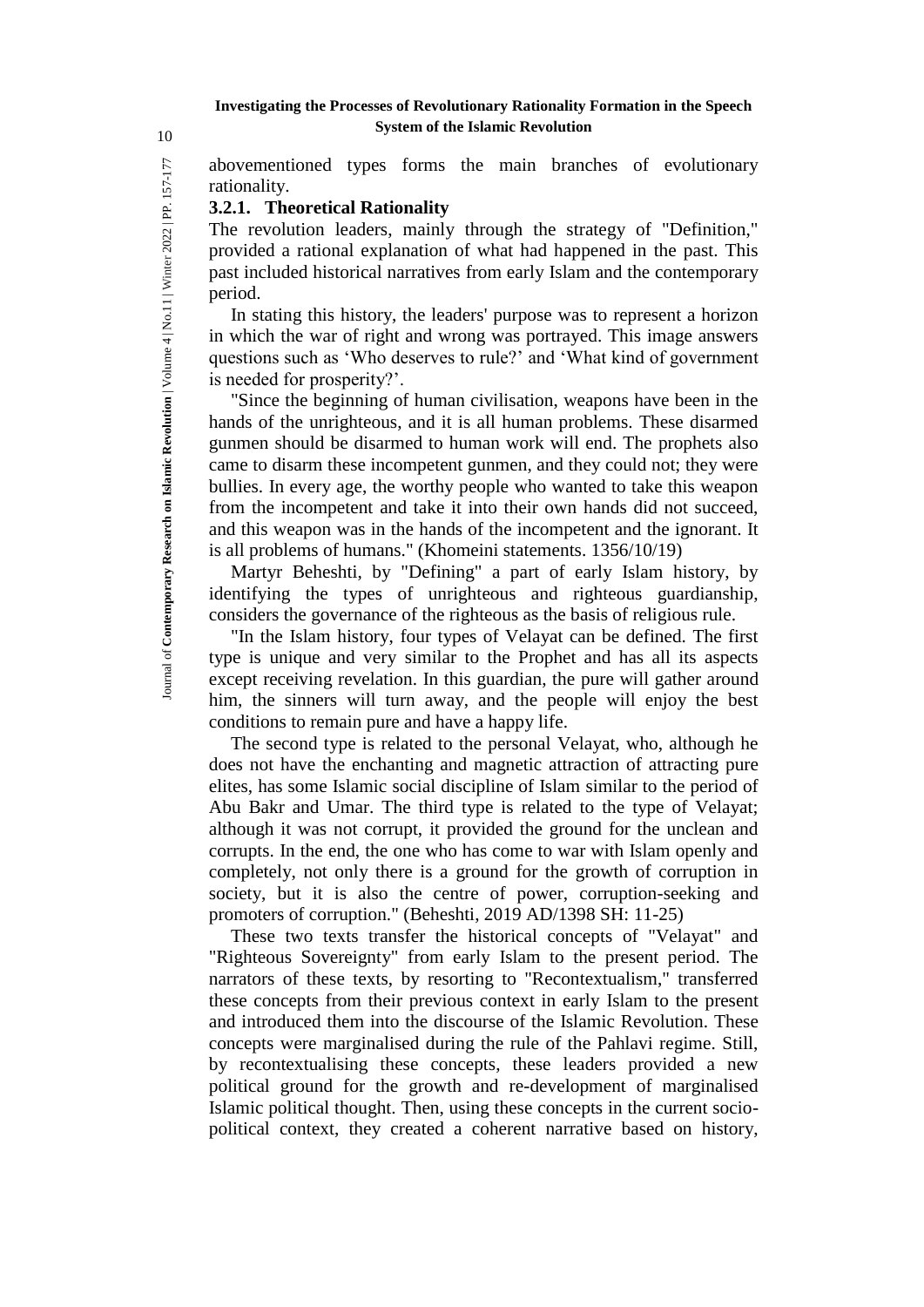stating that "According to the early history of Islam, the prophetic tradition and the words of the Imams, political power should be in the hands of the righteous, not corrupt corrupters."

In this narrative, a historical mission was formed to fight against illegitimate Taghut, and a border was drawn between the righteous and the unrighteous. The righteous were the leaders of the revolution and the people of Iran, and the unrighteous included members of the Pahlavi regime. This alignment led to the creation of a political-historical identity for the revolutionaries. The revolution leaders' second type of production of rational speech propositions was based on "Explanation." In this way, the current state of Iranian society was analysed. "We remember the crimes of fifty years of Pahlavi's illegitimate rule and the bloodshed of these 50 years.

Reza Khan was armed from the beginning by the incompetent British criminals who had guns in their hands, and they brought this unscrupulous and unarmed man with weapons and ruled over the people. 'What crimes during the time that the bad man was at work happened?'" (Khomeini statements. 1356/10/19)

The essential functions of "Explanation" are explaining the physical and symbolic violence of the regime, explaining the regime's dependence on the West, showing the diversity of the regime's opponents and expanding the struggle from the political to the social field. In a revolutionary situation, the orators explained the consequences of the Shah's presence at the top of the pyramid of Iranian political power to explain the regime's corruption.

They blamed the king for killing innocent people during the years of his rule, especially during the revolution. Using the causal system they formed in their speech, they introduced the cause of a series of disorders as a definite and natural consequence of the Shah's presence at the top of the pyramid of power.

The third type of rationalism is "Prediction." 'What were the plans of the revolutionary leaders for the future after Pahlavi?' and 'How did they portray future events and developments?'. It seems that the "Reform" of affairs in all fields is based on the divine teachings and the creation of an "Islamic Society" were their predictions for the future of Iran after the revolution.

"In the Islamic terminology, "Reform" is the opposite of "Corruption," whether it is gradual and superficial and so-called transverse or fundamental and essential. The general aims of Islam in the statement of Ali (AS) are as follows: Return to true Islam. Islamic traditions are each a sign of the path to prosperity. The great reform of cities. The third goal is saving the oppressed. Our goal is getting rid of the oppressed from the oppressors." (Motahhari, 2010 AD/1389 SH: 30)

"Prediction" caused to draw a clear vision and horizon for the future and promise social reform if the Islamic Revolution wins.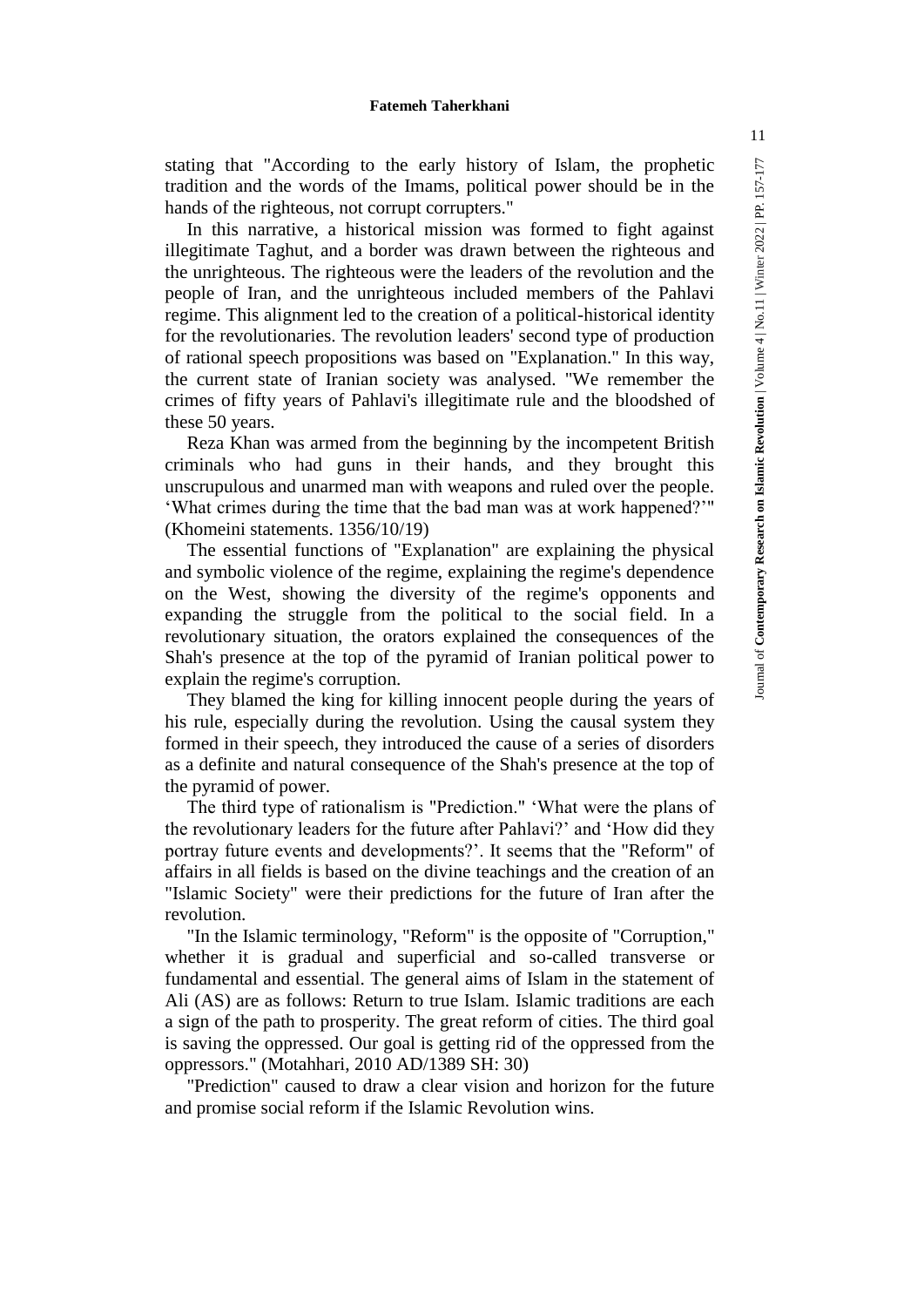"We have reasonable ways to resolve the crisis by establishing a national-Islamic government and replacing extravagant traitors with Godfearing patriotic nationals and first, cutting off the hands of the looters of the treasury, headed by the Shah. It was second, cutting off the hands of ministers, lawyers and important managers of departments from abuses and betrayals. Third, eliminating many branches of departments that are trouble for the people and spending the treasury. Fourth, the correct use of agricultural force." (Khomeini,1984 AD /1363 SH: 17)

Also, "Islam," as a whole that corrects the current situation and establishes a transcendent future, became the reference point of these predictions. Islam was introduced as a semantic reference to answer all questions. It created the capacity to make sense of oppositional actions, form coalitions, and, ultimately, depict the utopia.

## **3.2.2. Instrumental Rationality**

Rationality was a valuable tool for answering three basic questions about the Islamic Revolution. 'What is the purpose of the revolution?' 'What should be achieved?' 'What is the effect of the revolution?' 'What is the result of the revolution?'. Some parts of Beheshti's speech answers these questions.

"The government of Islam, the government of the Islamic Republic, should provide capital for every Muslim, Iranian, non-Muslim, and every person who has the citizenship of the Islamic Republic from the public treasury, oil revenues, other incomes, taxes so that no one has to sell his work for a small wage paid to him by others. In our view, the people's councils must be the real administrators and overseers of the revolution. Instead of inspections from above, we should create a monitoring and guidance system from the mass. We will not have political independence until we find economic independence. We invite all committed intellectuals, with all kinds of tastes and thoughts, to come and sit together and share their demands, to have a free discussion." (Beheshti, 2010 AD/ 1389 SH: 252)

His reliance on "Theoretical Rationalization" allows him to present a realistic style of political analysis. In this sense, he sees and represents political relations, events and phenomena, persons, political and social situations as they are. Of course, he may have a value-oriented and critical approach to these relationships and conditions in the next level, but that value is also formed on a factual basis. "The Shah's regime has used some Western press at great expense. To divert the minds of the West from the main issues, one of the most important of which is the departure of the Shah and his oppressive relatives and the shortening of the hands of foreigners, he has resorted to hollow propaganda." (Khomeini, 1983 AD/ 1362 SH: 17)

Second, incorporating "Rationality" into the political analysis will lead to seriousness and coherence in political targeting. In other words, the narrator and producer of the text show that the field of politics and its events has a pivotal and fundamental position for him. Therefore,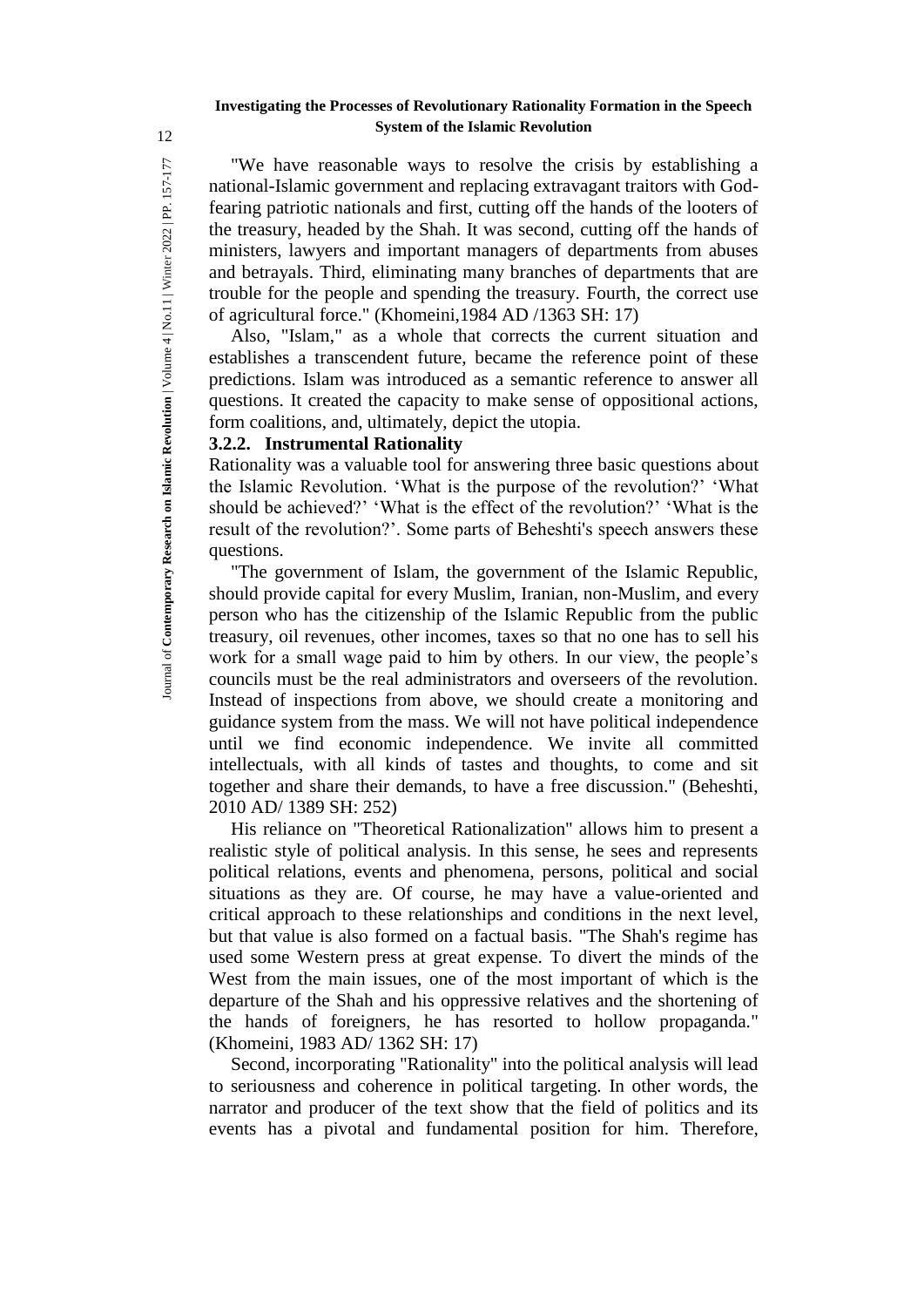carefully and rationally focusing on events tries to turn them into practical and disabled chains, achieving a comprehensive and coherent analysis of the current situation and the future ahead. Finally, applying the method of "Rationalism" leads to careful attention to the tools and means available for battle in the political arena. Regarding these material and spiritual possibilities and tools, a political leader determines his micro, macro, medium and long-term goals and takes political action.

He also continues the subsequent efforts at the level of political theory and practice by measuring the results of his actions and those of the other party.

At the semantic level, the question arises 'Whether by examining these texts it can be claimed that they represent a semantic system or discourse?'. The answer is yes. We seem to be facing a political discourse with different components and concepts than the discourses of our time. This difference can be explained in several cases. According to the mentioned above, words, phrases and sentences of their texts reflect, based on the speakers of the revolutionary discourse, history is a scene of political conflict between righteous and non-righteous. The historical mission of the Muslim is to be on the moral front rather than using the weapon of power to save the world from corruption.

The distinction between one's front and another front and defining the position of the human actor means the creation of a new political identity. It is a genuine historical identity that takes an aggressive stance and defends itself against corrupt and dysfunctional imposed structures. As much as it is free against the set structure and has the power of action and freedom of movement to the point of rebellion to destroy, this identity is obligated to its divine mission.

It must stand against oppression through his presence in the historical political arena and because of his holy duty, and ultimately achieve happiness and goodness. According to these leaders, the Shia identity is the same action within the framework of a moral, political and faith order that relies on the fear of God and obedience to the guardian to achieve salvation and prosperity.

If these texts and discourses are considered as a complete example of phenomena-making discourse in terms of the comprehensiveness of the semantic and reasoning system as well as the time situation in them; their most important conceptual aspects can be summarised as follows:

- Emphasis on the illegitimacy of the basis for establishing a government. Here, the text emphasises the discourse of usurpation, a jurisprudential discourse and refers to political rule's illegitimacy without the jurists' religious authority. According to the lecturer, this basis has been provided by a foreign power;

- Emphasis on the illegitimacy of the continuation of ruling the current governing body. The dependent and independent construction of the regime and oppression and acts of cruel and illegal actions are the reason for the illegitimacy of the continuation of this rule;

13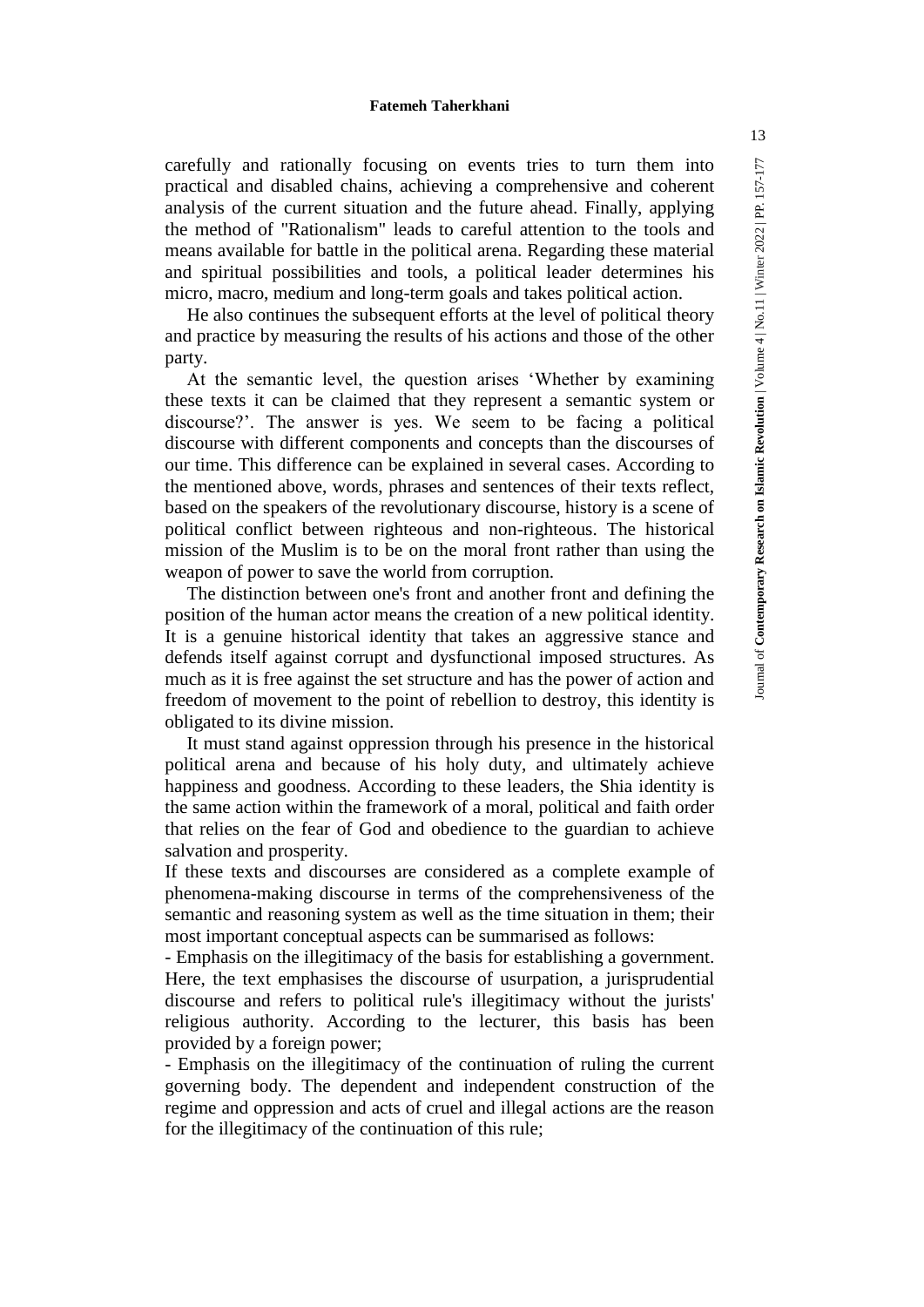- Explaining the legitimacy of revolutionary action against the current ruling body. The uprising against the current government is inevitable regarding the religious duty to establish a righteous government and regain political power from the unrighteous.



### **Conclusion**

The rationality of Shia political thought was manifested in four areas of philosophy, jurisprudence, mysticism and history. It answered equally with different approaches to 'Who and why is worthy of government?'. These answers were determined in four historical, jurisprudential, philosophical and mystical narratives during the Islamic Revolution. According to historical rationality, the answer was that human history is a continuous history, and man is moving towards perfection during this history. While the world is a scene of confrontation and conflict between righteous and non-righteous, the government of the righteous must be formed through a revolution against corruption to facilitate this evolutionary movement. Jurisprudential rationality is based on this principle since, during the absence of the Imam, the need to establish order in society does not disappear; the ruler of the Islamic community, aware of the jurisprudence commands, should govern and through the Islamic Revolution provide "Velayat-e Faqih" ground. Philosophical rationality confirms the role of "Just Leader" and "Vali" in the transcendence of Islamic society, and mystical rationality emphasises the importance of leading a "Perfect Man" in the guise of "Imam." Amid the Islamic Revolution, the collection of these constructions was combined with modern society's social and political conditions, which required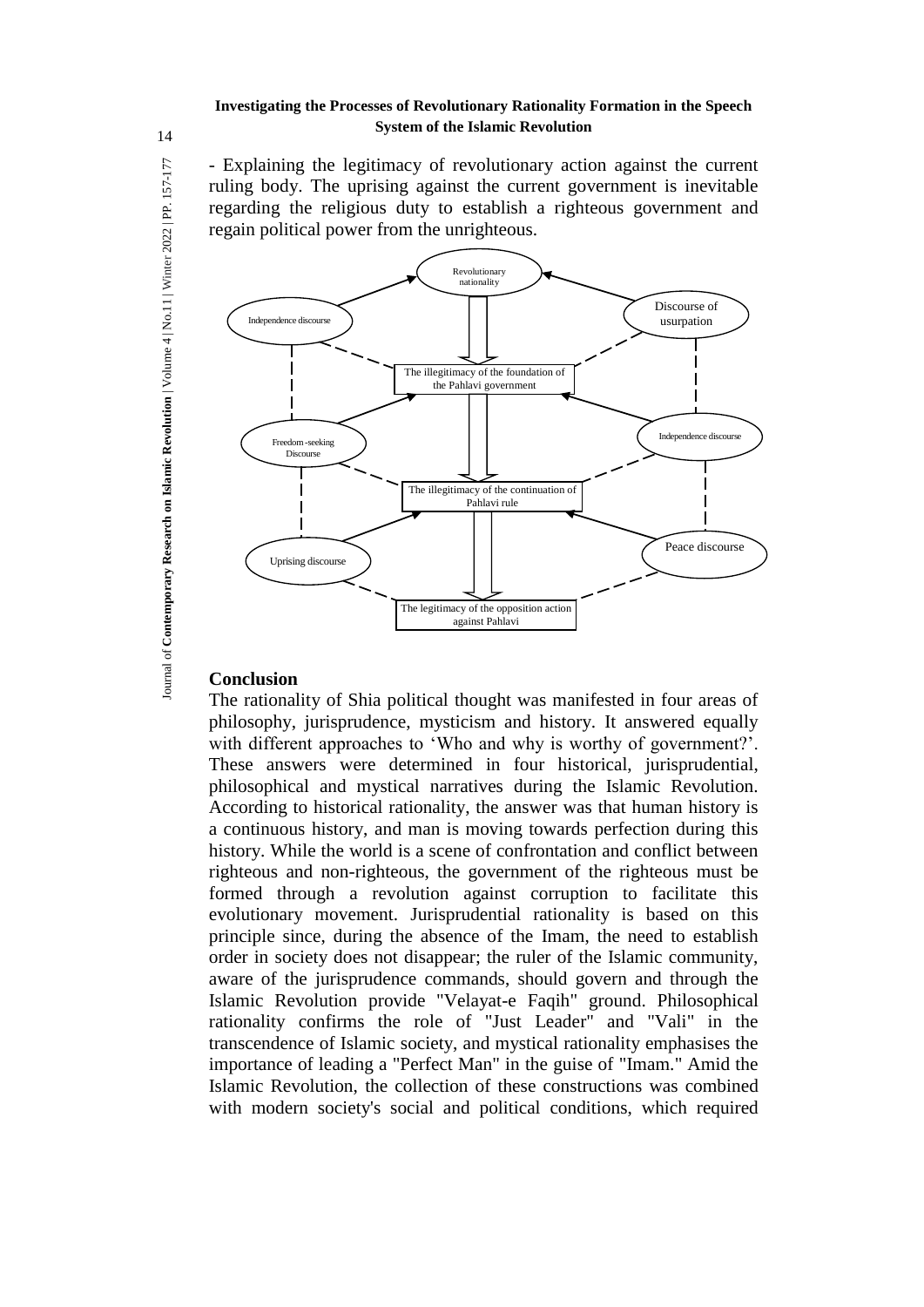independence, freedom, and legitimate government, to produce a theoretical and cognitive apparatus called "Revolutionary Rationality."

Despite its traditional base and critique of modernity becoming its "other," revolutionary rationality has never been and is not anti-modern. Instead, it uses modern tools such as bureaucracy, the military, and the university to achieve its ultimate goal of nurturing the perfect human being. However, this application is necessary, not absolute and unequivocal acceptance. This acceptance of modern tools is not accepting the intellectual principles of modernity and the prominent position and "Text" of the political field from that tradition.

Thus, this rationality is composed of an Islamic worldview and the tools of dying to meet the necessities of life in the new world. This rationality was not formed in the "Moment" and time of one or two years leading up to the revolution, but it is gradual, and a process and has fourteenhundred-year in Shia history. Finally, the most critical sign of the preference of "Logic" and "Reason" over "Emotion" and "Excitement" in the Islamic Revolution. Revolutionary rationality seeks to explain "Conditions" and "Existing Conditions." Conditions that the governing body has made unacceptable and again tries to predict the "Future" by using "Rationality."

A "Ruined" future if the status quo continues, and "Bright" if you try to change the status quo. The present study aimed to recognise the complex and stellar rationality that formed the basis of the leaders' actions of the Islamic Revolution in publicly calling for an uprising against the Pahlavi regime. This article does not claim to explain what happened comprehensively but can introduce more profound research in this area.

#### **References**

- Aboutalebi, M. (2010 AD/1389 SH). "The Place of Reason in Shia Political Philosophy and Its Role in the Political System." *Political knowledge*. Vol. 2, no. 2, pp. 121-140.
- Ahmadi Saadi, S. (2001 AD/1380 SH). *"Rational or Mystical Sadra Intuition?" Quarterly Journal of Religious Thought*. Vol. 3, no. 9, pp. 3-25.
- Amirzadeh, j. (2000 AD/1378 SH). "Investigating the Place of Philosophy in Jurisprudence and Law." *Specialized Journal of Jurisprudence and History of Civilisation*. Vol. 2, no. 7, pp. 47-59.
- Beheshti, M. (2009 AD/1387 SH). *Velayat, Leadership, Clergy*. Tehran: Boqe.